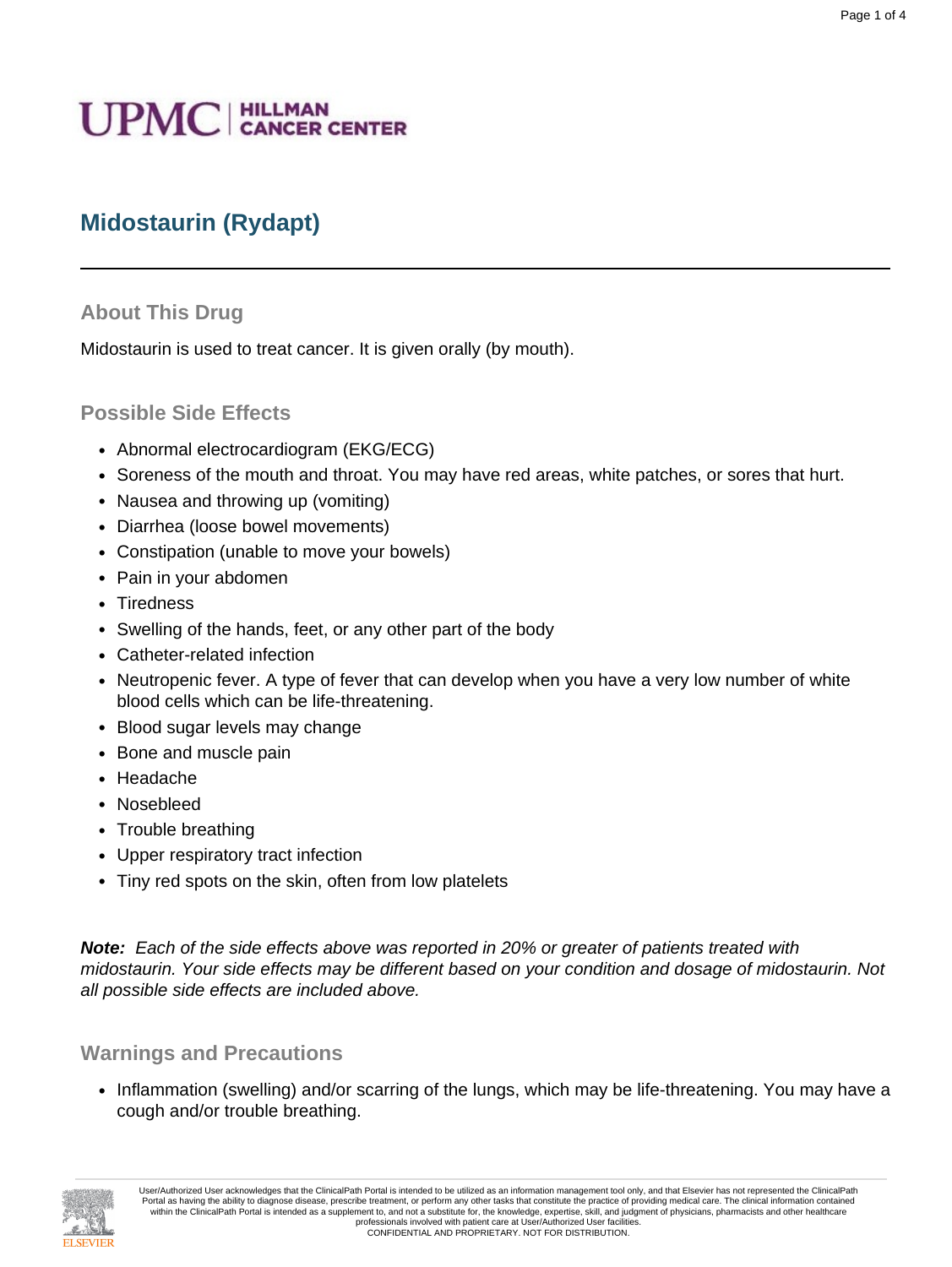#### **Important Information**

• Let your doctor know right away if you think you may be pregnant during treatment or if you have been exposed to midostaurin during pregnancy directly, or through a male partner receiving treatment with midostaurin. There is a pregnancy exposure registry which monitors the effect of this drug on your pregnancy. It is recommended that you contact the Novartis Pharmaceutical Corporation at 1-888-669-6682 and/or at https://psi.novartis.com

## **How to Take Your Medication**

- Swallow the medicine whole with food. Do not open or crush the capsules.
- **Missed dose**: If you vomit or miss a dose, take your next dose at the regular time. Do not take 2 doses at the same time, instead, continue with your regular dosing schedule and contact your physician.
- **Handling:** Wash your hands after handling your medicine, your caretakers should not handle your medicine with bare hands and should wear latex gloves.
- This drug may be present in the saliva, tears, sweat, urine, stool, vomit, semen, and vaginal secretions. Talk to your doctor and/or your nurse about the necessary precautions to take during this time.
- **Storage:** Store this medicine in the original container at room temperature. Protect from moisture.
- **Disposal of unused medicine:** Do not flush any expired and/or unused medicine down the toilet or drain unless you are specifically instructed to do so on the medication label. Some facilities have take-back programs and/or other options. If you do not have a take-back program in your area, then please discuss with your nurse or your doctor how to dispose of unused medicine.

## **Treating Side Effects**

- To decrease the risk of infection, wash your hands regularly.
- Avoid close contact with people who have a cold, the flu, or other infections.
- Take your temperature as your doctor or nurse tells you, and whenever you feel like you may have a fever.
- Check the site of your catheter for redness, tenderness, warmth, swelling or abnormal drainage.
- Manage tiredness by pacing your activities for the day.
- Be sure to include periods of rest between energy-draining activities.
- Get regular exercise, with your doctor's approval. If you feel too tired to exercise vigorously, try taking a short walk.
- If you have a nosebleed, sit with your head tipped slightly forward. Apply pressure by lightly pinching the bridge of your nose between your thumb and forefinger. Call your doctor if you feel dizzy or faint or if the bleeding doesn't stop after 10 to 15 minutes.
- Mouth care is very important. Your mouth care should consist of routine, gentle cleaning of your teeth or dentures and rinsing your mouth with a mixture of 1/2 teaspoon of salt in 8 ounces of water or 1/2 teaspoon of baking soda in 8 ounces of water. This should be done at least after each meal and at bedtime.
- If you have mouth sores, avoid mouthwash that has alcohol. Also avoid alcohol and smoking because they can bother your mouth and throat.

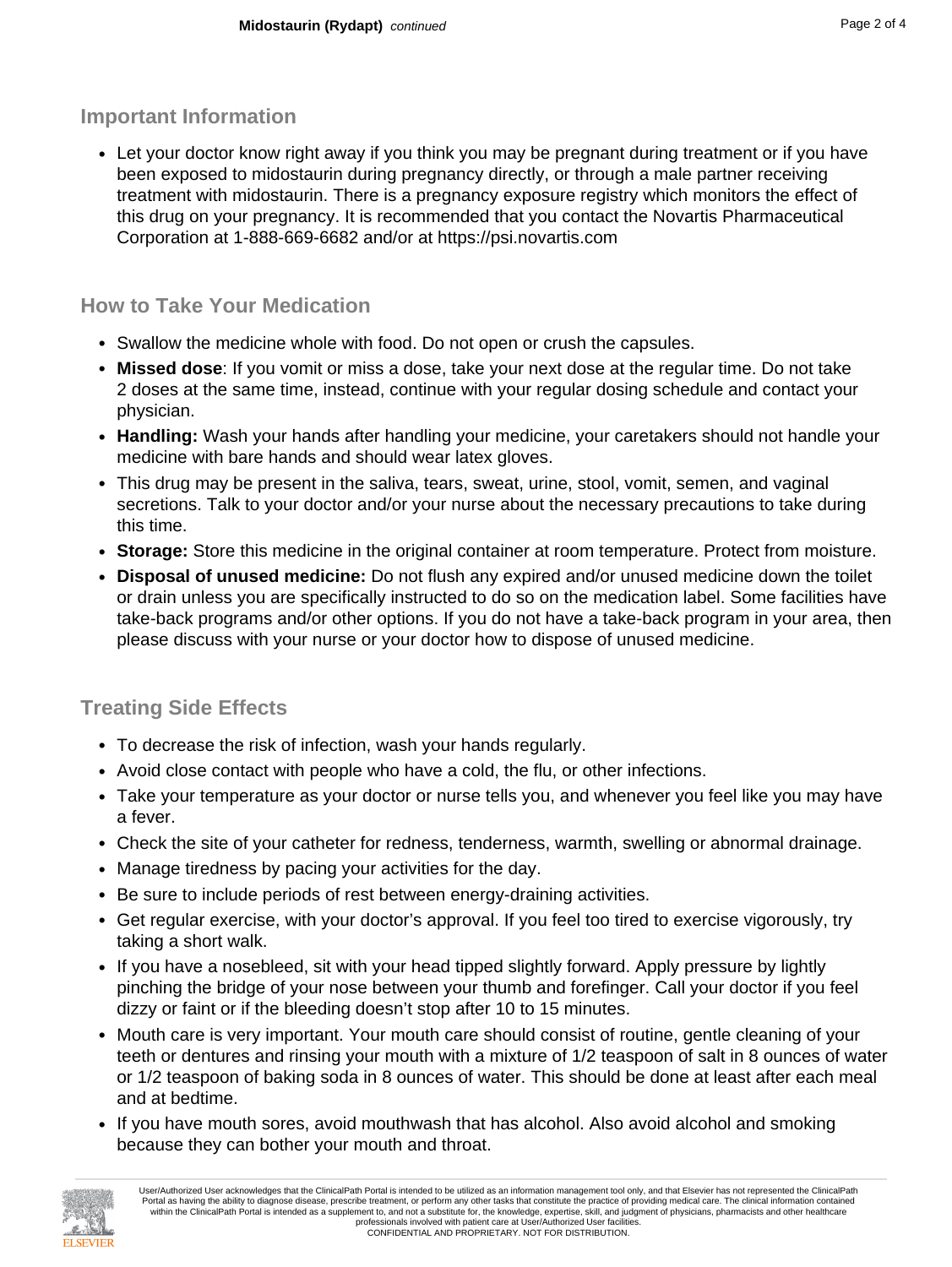- Drink plenty of fluids (a minimum of eight glasses per day is recommended).
- If you throw up or have diarrhea, you should drink more fluids so that you do not become dehydrated (lack of water in the body from losing too much fluid).
- To help with nausea and vomiting, eat small, frequent meals instead of three large meals a day. Choose foods and drinks that are at room temperature. Ask your nurse or doctor about other helpful tips and medicine that is available to help stop or lessen these symptoms.
- If you have diarrhea, eat low-fiber foods that are high in protein and calories and avoid foods that can irritate your digestive tracts or lead to cramping.
- Ask your nurse or doctor about medicine that can lessen or stop your diarrhea and/or constipation.
- If you are not able to move your bowels, check with your doctor or nurse before you use enemas, laxatives, or suppositories.
- Keeping your pain under control is important to your well-being. Please tell your doctor or nurse if you are experiencing pain.
- If you have diabetes, keep good control of your blood sugar level. Tell your nurse or your doctor if your glucose levels are higher or lower than normal.

### **Food and Drug Interactions**

- Avoid grapefruit or grapefruit juice while taking this medicine as it may raise the levels of midostaurin in your body which could make side effects worse.
- Check with your doctor or pharmacist about all other prescription medicines and over-the-counter medicines and dietary supplements (vitamins, minerals, herbs, and others) you are taking before starting this medicine as there are known drug interactions with midostaurin. Also, check with your doctor or pharmacist before starting any new prescription or over-the-counter medicines, or dietary supplements to make sure that there are no interactions.
- Avoid the use of St. John's Wort while taking midostaurin as this may lower the levels of the drug in your body, which can make it less effective.

### **When to Call the Doctor**

Call your doctor or nurse if you have any of these symptoms and/or any new or unusual symptoms:

- Fever of 100.4° F (38° C) or higher
- Chills
- Redness, tenderness, drainage, warmth around the catheter site
- Headache that does not go away
- Nosebleed that doesn't stop bleeding after 10-15 minutes
- Feeling dizzy or lightheaded
- Easy bleeding or bruising
- Any new tiny red spots on the skin
- Pain in your chest
- Wheezing and/or trouble breathing
- Coughing up yellow, green, or bloody mucus



User/Authorized User acknowledges that the ClinicalPath Portal is intended to be utilized as an information management tool only, and that Elsevier has not represented the ClinicalPath Portal as having the ability to diagnose disease, prescribe treatment, or perform any other tasks that constitute the practice of providing medical care. The clinical information contained within the ClinicalPath Portal is intended as a supplement to, and not a substitute for, the knowledge, expertise, skill, and judgment of physicians, pharmacists and other healthcare professionals involved with patient care at User/Authorized User facilities. CONFIDENTIAL AND PROPRIETARY. NOT FOR DISTRIBUTION.